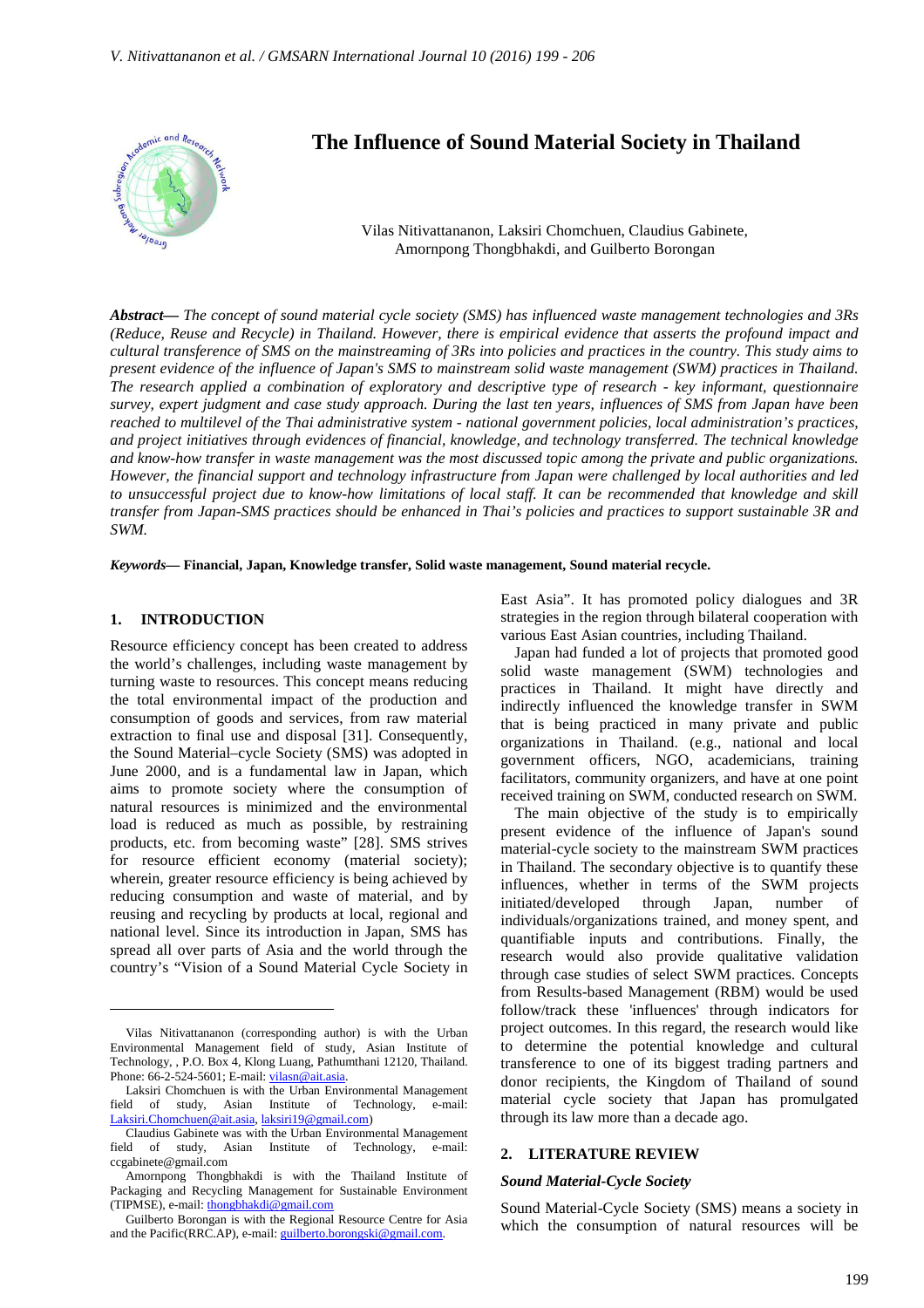conserved and the environmental load will be reduced to the greatest extent possible, by preventing or reducing the generation of wastes, etc. from products, etc., by promoting proper cyclical use of products, etc. when these products, etc. have become circulative resources, and by ensuring proper disposal of circulative resources not put into cyclical use [12]. SMS has been introduced initially by Japan and now this concept holds importance around the globe. The fundamental definition of SMS has been provided by the Japanese law in its fundamental law adopted in June 2000 to establish a SMS as shown below.



**Figure 1. Legislative Framework of Sound Material–cycle Society** 

## *Program Evaluation*

Dale defines evaluation, in the context of development work, as mostly a more thorough examination than monitoring, as specified points in time, of the program, projects or organizational performance, usually with emphasis on impact for people and commonly also relevance, effectiveness, efficiency, sustainability and replicability [7]. Evaluation of development programs and projects is basically about describing, judging and explaining what has been performed, what has been achieved and, commonly, what future prospects or options may exist.

Under the concept of Results-based management (RBM), an indicator for evaluation should be specific, measurable, available/achievable in a cost effective way, relevant for the programme, and available in a timely manner (SMART). It is considered to use for evaluate the change from the development project since it looks beyond output results. Mier explains RBM is an approach of management that shifts the government from inputs, activities and outputs to outcome achievement [11]. Troschinetz, A.M. and Mihelcic, J.R. defined RBM as a management approach focused on achieving results, a broad management strategy aimed at changing the way agencies operate, with improving performance (achieving results) as the central orientation [27].

A case study was another evaluation tool being used for elaborating influential evidences. A researcher may investigate one or two cases or compare a limited set of cases, focusing on several factors. Case study uses the

logic of analytic instead of enumerative induction [26]. The case studies help researchers connect the micro level, or the actions of individual people, to the macro level, or large-scale social structures and processes [34]. The logic of the case study is to demonstrate a causal argument about how general social forces shape and produce results in particular settings. The distinctive need for case studies arises out of the desire to understand complex social phenomena. The case study method allows investigators to retain the holistic and meaningful characteristics of real-life events – such as individual life cycles, organizational and managerial processes, neighborhood change, international relations, and the maturation of industries [34].

# *Waste Recycling Practices in Thailand*

The total waste generations in Thailand reached 15.03 million tons, of which 3.45 million tons or 23% of total waste were recycled [18]. The amount of 3.08 million tons (89%) which comprises of glass, paper, plastic, ferrous and aluminum have been encouraged by various recycling activities such as purchase of junk, buy back center, and school recyclable banks, community recyclable banks, returning waste packaging to the upstream sources and so on. Solid waste was delivered to 0.25 million ton (7%) for biogas and organic fertilizer production, and 0.13 million ton (4%) was applied for generating electricity and alternative fuel [18].

There are several recycling activities/ programs being implemented in Thailand, which are categorized into different models according to its function i.e. a community-based recyclable bank, a school recyclable bank, material recovery facility, composting facility, and so on. The Pollution Control Department (PCD), a government agency, has set up the national plan which focused on the sustainable consumption of the natural resources and the application of the 'cradle to cradle' concept, including control of waste generation at sources, increase on waste segregation and enhancement of waste utilization efficiency prior to the final disposal [17].. The targets of waste minimization in this plan are to have the waste reduction scheme, to have the waste segregation system for reuse and recycling in every community over the country, and to minimize 30% of total waste generated.

# **3. METHODOLOGY**

The research utilized a combination of exploratory and descriptive type of research. Key informant interview, questionnaire survey, and case study approach were used to provide empirical evidences on how Japan's sound material-cycle society influenced Thailand's current solid waste management systems and practices. The study characterized the magnitude and impacts of projects implemented Thailand's SWM practices influencing from Japan, directly and indirectly. A case study approach was applied in the research to explain indepth details of essential elements. These were good practice cases representing different levels of SWM programs (national, regional, local level of implementation).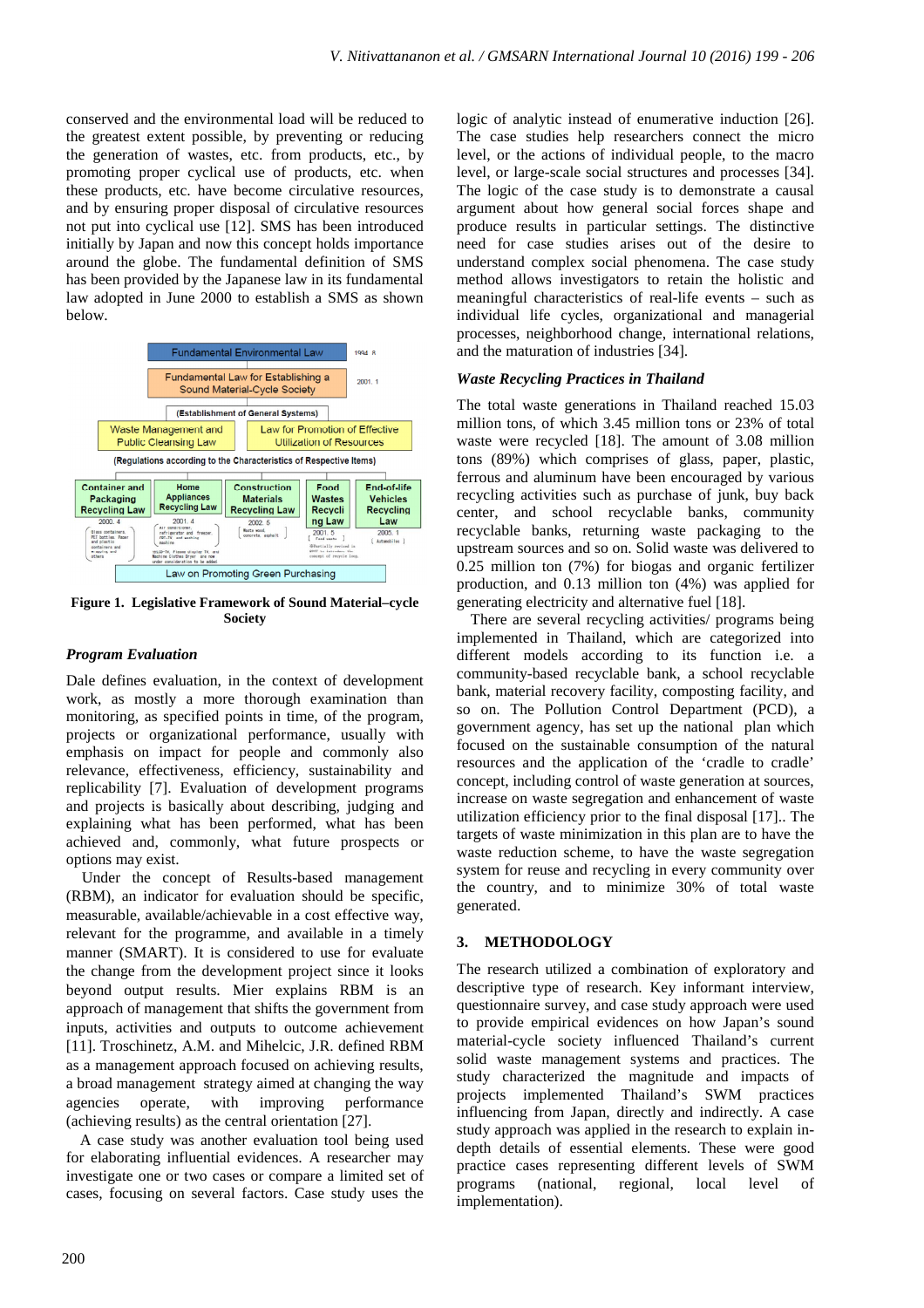As for identification of successful SMS-related project/program for case study, an expert consultation meeting was organized to identify the cases. There were four cases selected as representatives of community level, informal sector, municipality (or local administration level), and technology driven projects.

Primary data collection techniques were used during the five-month data collection period to gather evidences of influential impacts from Japan as follows.

- Key informant interview: an in-depth interview with a semi-structure checklist was conducted to the key informants. From the selected case of Japan-SMS projects, the sample size was chosen by considering the primary stakeholders and implementers of the Japan-SMS practices in Thailand. The purposive sampling technique was used. They are 4 SWM policy makers, 2 government planners, 4 officers and technicians on solid waste management, 6 local implementers and NGOs, and 2 private company dealing business with SWM. Expected data from this technique was in-depth information on current stage of project implementation, progress against baseline that was influenced by the SMS concept, service to beneficiaries, and policy execution.
- Focus group discussion: it was organized with primary stakeholders, composing of 3 implementers of Phitsanulok Municipality, 9 primary stakeholders of Pravet District of BMA, 9 project stakeholders form Phuket Municipality, and 7 implementers and policy makers from Nonthaburi Municipality. This technique was principally to obtain information on local knowledge and to motivate local implementers on SWM to express their ideas, knowledge, and experiences to gain insight of the SWM performance at local level.
- Expert judgment: it was arrange with the 6 experts, from environmental government agencies, private sector, NGOs, and academia. in a form of roundtable discussion allowing expertise in SWMrelated area to actively participate in an expert consultation meeting
- Questionnaire survey: it was applied to 25 local authorities that were influenced by Japan's initiatives in order to obtain beneficiaries' perception on the Japan's influential evidences of SWM practices in Thailand.
- Observation: participatory and non-participatory observations were used to gather information from the real places.

Secondary data collection was utilized to obtain supporting evidences on the Japan-support programs and projects in Thailand. It was also used as references for further information on case study and data analysis. These included the official statistics and documentations, publications, papers, journal articles, reports, etc.

Data analysis was based on quantitative and qualitative research approach. Specific analytical methods for this research were statistical analysis and content analysis.

The results obtained from each data collection technique and from different group of key informants did support into the same way for data analysis.

# **4. RESULTS AND DISCUSSIONS**

## *4.1 Development of Performance Assessment Indicators*

Performance indicators are considered as an important tool to measure level of influence from Japanese initiatives to Thailand practices. Expert judgment was applied to identify development indicators systematically. The main objective of this expert consultation meeting is to identify key performance indicators (KPI) for evaluating success, in terms of sustaining SMS principles, sustaining and out scaling, SMS-related projects that has been implemented in Thailand with the assistance of the Government of Japan, through technical assistance, technology and knowledge transfer, capacity building, financial support, and/or through other means.

The results show that there are 5 KPIs suitable for assessment of the successful SMS-related project/programs in Thailand. The five KPIs were developed as major indicators to assess successful SMSrelated projects/programs in Thailand. They are as follows.

1. Level of awareness: to measure a body of knowledge and understanding on SWM/3R were taken into implementers/ beneficiaries' consideration and practices

2. Local participation: to know level of local people involvement to the project/programs

3. Policy support: to realize to what extent and how the local policy statement on SWM/3R were taken into account

4. Number of collaboration: to understand the phenomena of networking and its benefits to the project/ programs

5. Replication/upscaling: to assess the level of achievement and its impacts of SMS-related project/programs influence

# *4.2 Japan's Influential Evidences On Mainstreaming SWM Practices In Thailand and Quantification Results*

The adoption of SMS concept manifested in different ways, such as policy statements from the central government, integration of strategic planning to local authorities, application of 3R concepts into business plans and CSR (Corporate Social Responsibility) programs, social advocacies on SWM led by NGOs and local institutions, and household level practices. This only infers that SMS is now generally accepted and practiced into every level and sector of the society – from public, private, civil organization, as well individuals. At local level, SMS concept has been addressed into local-based waste minimization and recycling i.e. School Garbage Bank, Community-Based Solid Waste Management in many municipal areas. A review of 3R-related projects in Thailand revealed that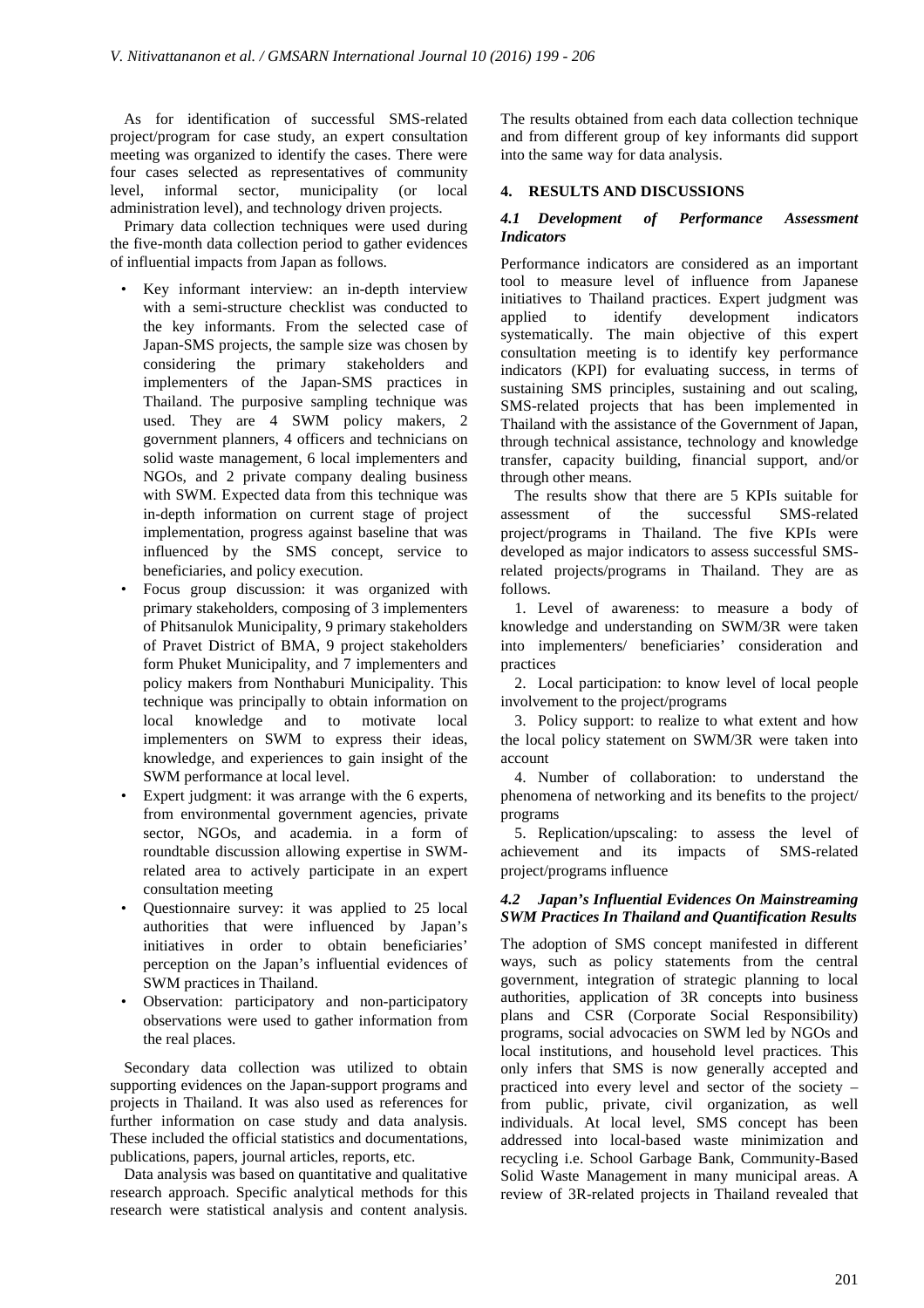there are initiatives supported by the Japanese Government. Out of this, 18 are still ongoing and 14 have already concluded. Among those 32 implementing projects, there were 20 technology transferred and SWM implementing projects, 6 pilot models for sustainable environment cities, best SWM practices and recycling, and 6 dissemination of knowledge in type of training program, toolkit, learning center, and meeting.

Based on the survey, it was found that respondents, who are supported by Japanese-fund projects, can be categorized by 2 groups – Tambon (Sub-district) Administrative Organizations and Municipality Offices (including large, medium, and small scale). The overall situation underlying Japan-supported initiatives was also measured by perceptions of those respondents. It was found out that majority of respondents satisfied on 'increasing the level of awareness to 3R principles of the beneficiaries', following by 'funding amount' which is equal to 'reinforcing existing 3R and SWM policies, and 'encouraging effective local participation' - accounting for 98.9%, 95.6% and 92.2% accordingly. For overall quality of Japanese-supported initiatives, it was quantified by respondents at a high level of satisfaction, which is accounted for 97.8% satisfactory perception.

Majority of the SWM project supported (directly and indirectly) by the Japanese government are project implementation type of activities (66% of respondents). Through funding advertisement channeled by Ministry of Natural, Resources and Environment, the local authorities have been encouraged to develop a proposal related to environmental management development. Project implementation type of activities is the most popular topic as it was drafted based on the challenges of existing environmental pollution problems. SWM is one of those issues. It is also enhanced effectiveness of the municipal SWM plan in a compatible approach. There are also knowledge transfer types of projects, trainings and MRV.

## *4.3 Assessment Of Specific Case Studies*

The four case studies demonstrate the level of penetration of SMS-related activities in Thailand, from municipal level SWM to community-based SWM to informal waste picker groups. The four cases received a variety of assistance from Japan ranging from financial and technical assistance, knowledge and technology transfers and knowledge sharing partnerships.

In Phitsanulok municipality, the Community-based Solid Waste Management (CB-SWM) concept was applied into two pilot communities; Charn Vejakit and Dee-In Pattana. They promoted waste separation program and learning center. The promotion is usually done through community meetings held once a month, door-to-door service, and word of mouth. They also established a learning center, which allowed local villagers to view demonstrations of waste separation, waste minimization, and waste utilization.

As for Waste Picker Group in On Nut 14 Rai community, BMA, the knowledge transfer partnership between the community and Japan began when a Japanese group made a study visit to the area. The leader of the waste picker organization arranged a small workshop where both parties exchanged ideas, knowledge and skills on waste separation and other waste recovery techniques. This exercised helped the organization members to realize the value and effectiveness of their work and also enhanced their waste collection practices and techniques. The organization also benefited from a training course on organic waste management conducted by Japanese volunteers from Fukuoka to Pravet District officers.

For Phuket Municipality, the city was also a recipient of at technical assistance program from JICA in 1992. The program provided strategic planning for municipal solid waste management and wastewater treatment. This was accomplished through financial and technical knowledge support. After the technical assistance project concluded, the Civil Engineering Division of Phuket Municipality took the responsibility over the implementation and continuation of the strategic planning.

In Nonthaburi Municipality, there are several types of Japan-supported projects and activities that involved the municipality's SWM. One of those was initiated by Kitakyushu. Since 2002, Kitakyushu funded, through UNESCAP, the municipality 5,000 USD to run the pilot project on waste minimization and utilization (3R) program. The project implementers also made a study visit to Japan in order to obtain real experience for applying relevant technique and knowledge to the municipality. The other projects that were funded by a Japanese agency included (1) a foam waste management project, initiated by Japanese volunteers, which aimed to reduce amount of foam waste in the municipal landfill; (2) the adoption of *Takakura* method, a composting technique used inorganic waste management; and (3) the participation of the city to the Kitakyushu network and the concurrent study visit on related SWM issues in Japan.

Among the valued factors the stakeholders believe helped their programs and projects reach success are social capital, technical capacity building, partnerships and continuous support from the local government agency. The key assessment results of the four case studies are summarized in Table 1.

# *4.4 Discussions*

The study reveals that there are five major components that Japan-SMS positively influenced to SWM programs/projects in Thailand. First is to be attentive and try to utilize the social capital and local wisdom. Second is stakeholders' involvement. Enhancing people participation is a major tool for mobilizing local resources in operating the project. Third is partnership collaboration to help facilitate communication, technical assistance and makes possible to reach the project goal. Fourth is technical support, including financial, technical knowledge, and technology, especially from the expertise on SWM and 3R management. The last is regular monitoring and evaluation, providing systematic working progress and effective project management.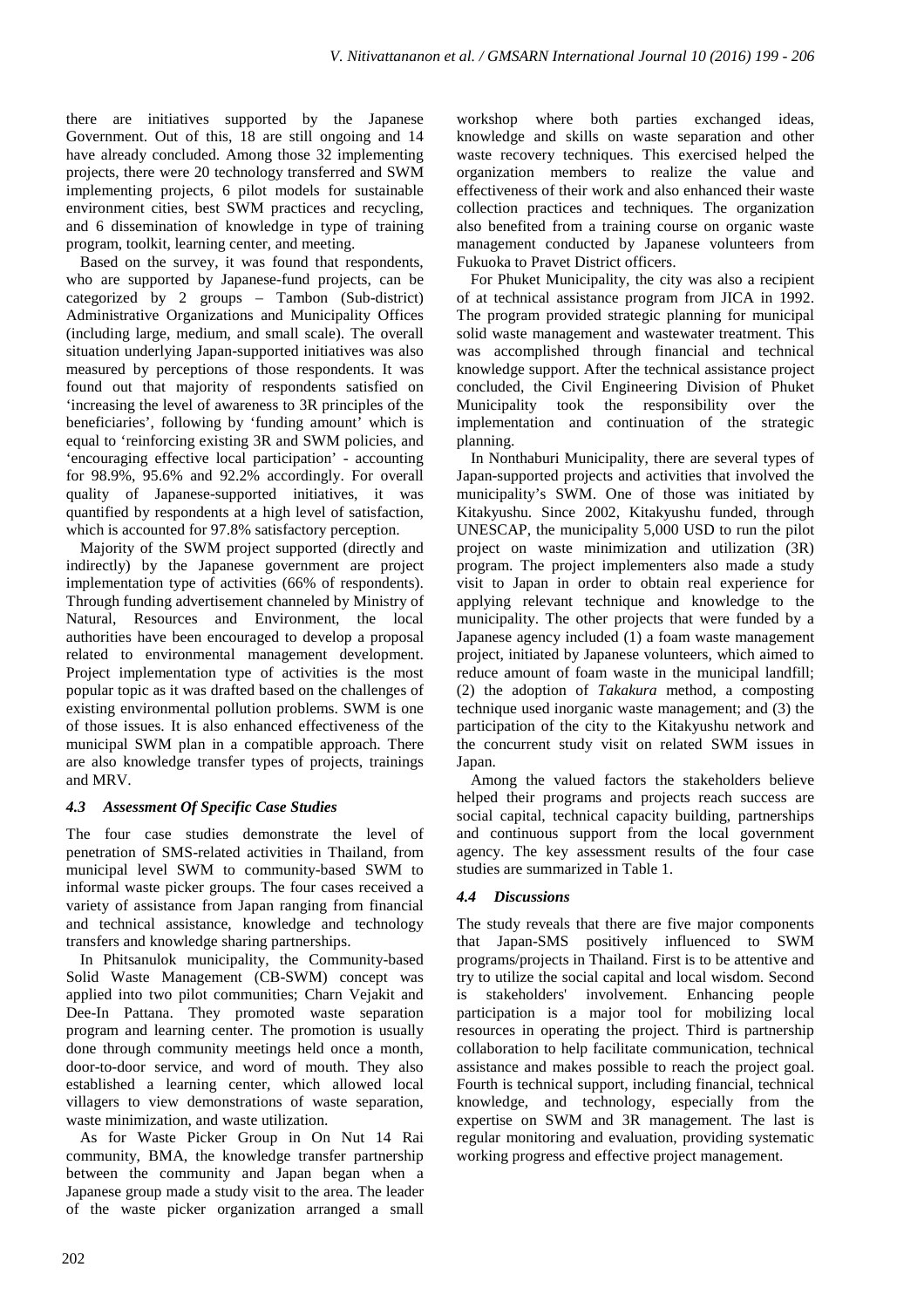| Cases                                                                                                 | <b>Influenced</b><br>Japan-SMS<br>initiatives                                                                                                                                                      | <b>Factors contributing</b><br>to the success                                                                                                                                                                                                 |
|-------------------------------------------------------------------------------------------------------|----------------------------------------------------------------------------------------------------------------------------------------------------------------------------------------------------|-----------------------------------------------------------------------------------------------------------------------------------------------------------------------------------------------------------------------------------------------|
| CB-SWM<br>project in<br>Phitsanulok<br>municipality                                                   | Financial and<br>Technical<br>knowledge<br>support on<br>Community-<br>based Solid<br>Waste<br>Management                                                                                          | Regular monitoring<br>Provision of technical<br>knowledge and<br>information<br>Technology know<br>how transfer<br>Implementing pilot<br>project prior to<br>conduct full operation<br>is strongly suggested<br>Social capital<br>utilization |
| Scavenger<br>Group in On<br>Nut 14 Rai<br>community,<br>Pravet<br>District<br>Office of<br><b>BMA</b> | Technical<br>knowledge on<br>waste<br>separation<br>support on<br>Zero Baht<br>Shop and<br>scavenger<br>group<br>management                                                                        | Attitude of working<br>with waste separation<br>and management<br>Social capital<br>recognition and<br>utilization<br>Partnership<br>collaboration<br>Budgeting allowance<br>Regular monitoring<br>and evaluation                             |
| Phuket<br>Municipality                                                                                | Technical<br>knowledge<br>support on<br>Incineration<br>plant of waste<br>to energy and<br>upscaling to<br>environmental<br>conservation<br>club in Phuket<br>town                                 | Social capital is a<br>good asset of working<br>participatory SWM<br><b>Effective</b> local<br>administration<br>operation<br>Simple and easy<br>technology transfer<br>Develop working<br>network                                            |
| Nonthaburi<br>Municipality                                                                            | Financial and<br>Technological<br>support on<br>Takakura<br>method<br>(organic waste<br>compositing),<br>foam<br>management<br>project,<br>Kitakyushu on<br>municipal<br>solid waste<br>management | Municipal policy<br>continued on SWM<br>support<br>Clear responsibility<br>of municipal staff to<br>SWM/3R duty<br>Budgeting support<br>Community<br>participation<br>Capacity building of<br>the officers                                    |

**Table 1. Summary of case studies influenced by Japan-SMS initiatives and relevant factors contributing to the success** 

The national policies and plans on SWM have been recognized as a mainstreaming 3Rs into various target groups such as individual encouragement through

separate-colored bins, integrated MSWM (Municipal Solid Waste Management) system, community-based solid waste management (CB-SWM) by promoting annually the national CB-SWM Best Practice competition, informal sector by way of enhancing vagrant scavengers into a conventional recycling business. The process of implementation basically involved both public and private sector. Initiatives of Japan-SMS is generally applied into those mentioned practices through collaboration projects with Japanese donor agencies i.e. JICA, ADB, IGES, etc.

#### **5. CONCLUSION AND RECOMMENDATIONS**

It was found form the study that the influences of SMS from Japan have been reached to multilevel of the Thai administrative system during the last ten years. This can be categorized into national government policies and plans; local administration's regulations and practices; and project initiatives. There have been three major categories of Japan influencing evidences on SMS in Thailand - financial, knowledge, and technology. The results also show that Japan-influenced technical knowledge and skill transfer in waste separation and management is the most discussed topic among private and public organizations. It enhanced strategic SWM planning and effective implementation to 3R programs. The knowledge transfer from Japan is usually channeled through training course, technology infrastructure, funding, documents and websites. However, it was found in some cases that financial support and technology infrastructure supported by Japan caused difficulty to local officers and led to unsuccessful project due to limitations on technical capacity of local staff.

Recommendations can be made to the SWM organization and government agencies, and for future research study. For SWM organization and government agencies, in order to achieve the zero waste management schemes, the development planners and practitioners on SWM and 3R can explore more Japan-SMS practices and consider adopting some useful and suitable knowledge to apply into existing organizational plans and programs. Moreover, donor agencies or related SWM organizations can apply findings of the influences in terms of financial, technical knowledge and technological aspects to consider resource allocation and administration to these types of assistance under the sustainable SWM scheme. As for future research study, the researcher, academia, and development professionals may also apply the research results, particularly on factors contribution to the success, as a baseline data when replicating or upscaling SWM/3R projects are taken into account.

#### **ACKNOWLEDGMENT**

First and foremost, the authors would like to thank the Sumitomo Foundation of Japan for providing financial support for this Research Project.

We would also like to acknowledge the contributions of the collaborators of the Project, Thailand Institute of Packaging and Recycling Management for Sustainable Environment (TIPMSE) and Regional Resource Center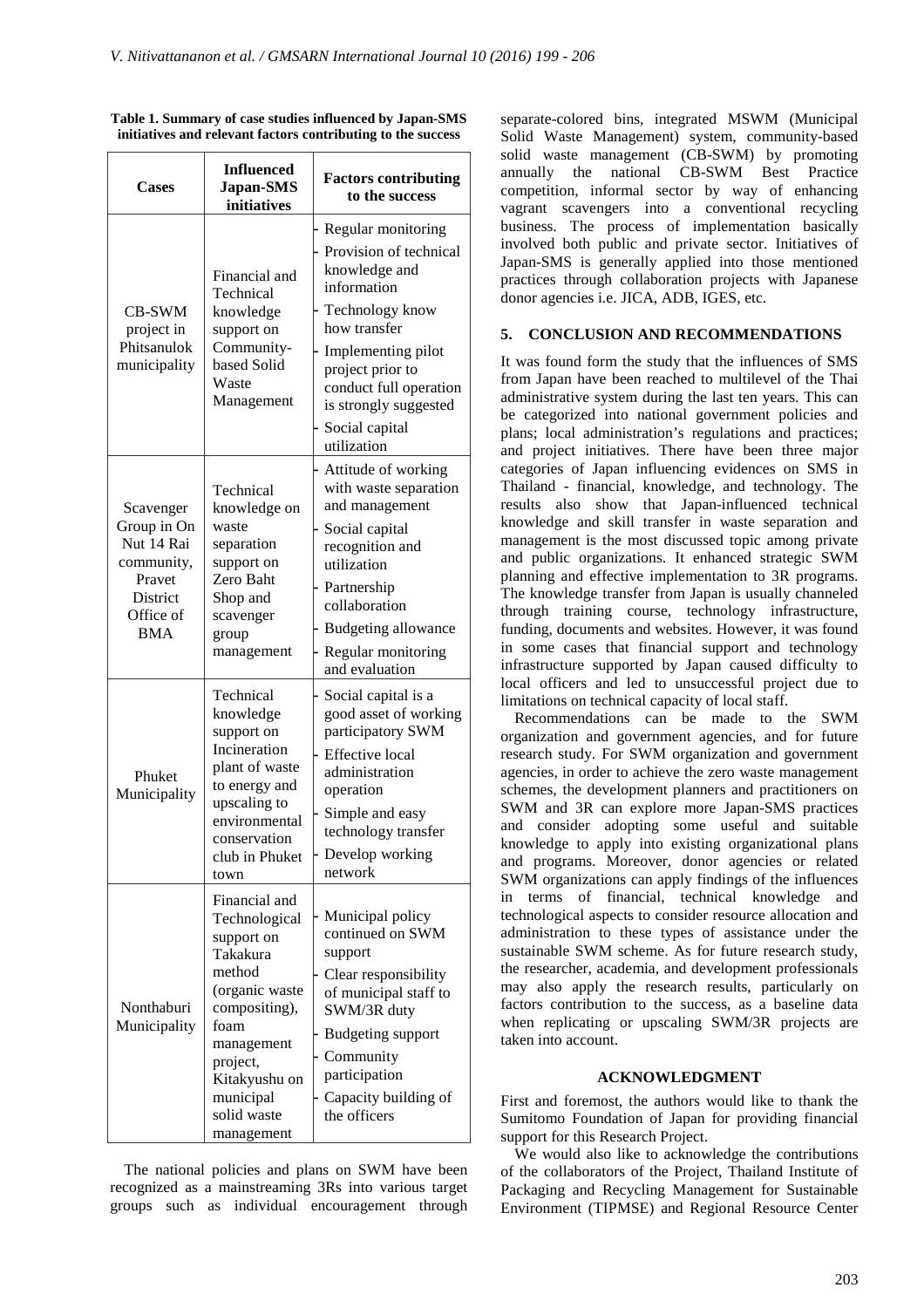for Asia and the Pacific (RRCAP), who extended to us their technical guidance and logistics support for our fieldworks.

The authors are also grateful for the support and participation of the SWM experts and key local implementers for taking part of the expert consultation meeting. We would also like to convey our gratitude to the community-based solid waste management teams, itinerant recycling groups (Sa-leng) as well as the districts and municipalities who actively participated and contributed to the information we collected throughout the research.

## **REFERENCES**

- [1] Al-Khatib, I., Monou, M., Abdul Salam F., Zahra, A., Shaheen, H.Q. &Kassinos, D. (2010). Solid waste characterization, quantification and management practices in developing countries. A case study: Nablus district – Palestine, Journal of Environmental Management, 91, 1131-1138.
- [2] Asian Development Bank (2006). An Introduction to Results Management "Principles Implication and Applications".
- [3] Asian Institute of Technology and Thailand Institute of Packaging and Recycling Management for Sustainable Environment(2010). Evaluation of TIPMSE Programs as a Tool to Support Decision Making for Promoting Waste Recycling System in Thailand.
- [4] Baud, I. S. A., Post, J., &Furedy C. (2004). Solid waste management and recycling: actors, partnerships and policies in Hyderabad, India and Nairobi, Kenya. Dordrecht: Kluwer Academic Publisher.\
- [5] Colon, M. and Fawcett, B. (2006). Communitybased household waste management: Lessons learnt from EXNORA's 'zero waste management' scheme in two South Indian cities, Habitat International, 30, 916-931.
- [6] Couth, R. and Trois, C. (2010). Carbon emissions reduction strategies in Africa from improved waste management: A review, Waste Management, 30, 2336-2346.
- [7] Dale, R. (2004). Evaluation Development Programmes and Projects, Second Edition, Sage Publication.
- [8] Fritsche. T. (2009). Exploring global and regional trends of solid waste management key implication. In Proceedings of the Meeting of Global Alliance for Recycling and Sustainable Development (GARSD) 16-17 November 2009. German Technical Cooperation (GTZ Thailand).
- [9] Kreith, F. and Tchobanoglous, G. (2002). Handbook of Solid Waste Management. New York: McGraw-Hill Companies.
- [10]Leitmann, J. (1999). Sustaining Cities: Environmental Planning and Management in Urban Design. New York: McGraw-Hill Companies.
- [11]Meier, W. (2003). Results-Based Management: Towards A Common Understanding Among Development Cooperation Agencies, Discussion

Paper, Ver. 5.0, Canadian International Development Agency, Performance Review Branch, Canada.

- [12]Ministry of the Environment, Government of Japan (2010).Establishing a sound material-cycle society: Milestone toward a sound material-cycle society through changesin business and life styles.
- [13]Muraskin, L. (1993). Understanding evaluation: The way to better prevention programs.
- [14]Ngoc, U.N. and Schinitzer (2009). Sustainable solutions for waste management in Southeast Asian countries, Waste Management, 29, 1982-1995.
- [15]Nitivattananon, V.,Gabinete, C.C. (2012).Metaanalysis of formal and informal partnerships in solid waste management at the city/municipality level: Modalities and potential integral frameworks based on cases in Southeast Asia. International Journal of Chemical and Environmental Engineering Systems (IJCEES), 3(2):53-64.
- [16] Office of National Resources and Environmental Planning (ONEP) (2008). State of Environment 2008, Ministry of National Resources and Environment, Bangkok, Thailand.
- [17] PCD (2004). Main Report: Demonstration Project of Waste Separation System and Collecting Packaging and Recyclable Waste Function. Pollution Control Department. Bangkok. Thailand. (in Thai)
- [18] PCD (2008). State of Thailand Pollution Report 2008, Pollution Control Department, Ministry of National Resources and Environment, Bangkok, Thailand.
- [19]Pires, A., Martinho, G. and Chang, N. (2011). Solid waste management in European countries: A review of systems analysis techniques, Journal of Environmental Management, 92, 1033-1050.
- [20]Pitsanulok Municipality (2010).Information for Municipality Records.
- [21]Pollution Control Department (2006). Thailand 3Rs Conference Documentation, Waste and Hazardous Substance Management Bureau, Ministry of National Resources and Environment, Bangkok, Thailand.
- [22]Pollution Control Department (2008). State of Thailand Pollution Report 2008, Pollution Control Department, Ministry of National Resources and Environment, Bangkok, Thailand.
- [23] Suttibak, S. and Nitivattananon, V. (2008). Assessment of factors influencing the performance of solid waste recycling programs, Resources, Conservation and Recycling, 53 (1-2), 45–56.
- [24] Suttibak, S. (2009). Assessing the Performance and Influencing Factors for Promoting Successful Municipal Solid Waste Recycling Systems. Dis sertation. Asian Institute of Technology.
- [25]Thailand Institute of Packaging Management for Sustainable Environment (TIPMSE) (2007). Annual Report 2008, Federation of Thai Industries, Bangkok, Thailand.
- [26]Thomas-Hope, E. (1998). Solid Waste Management: Critical Issues for Developing Countries. Canada: Cano Press.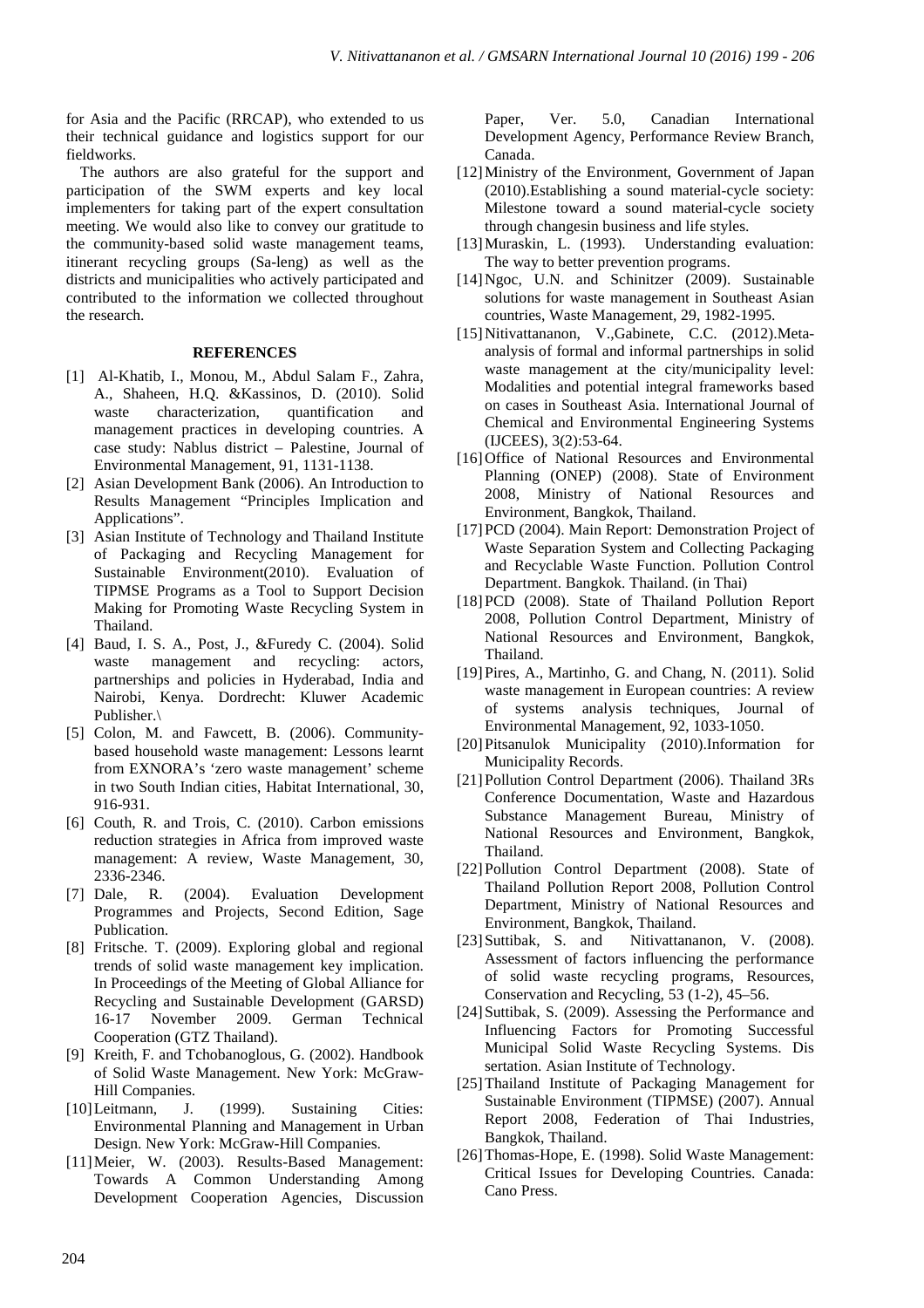- [27]Troschinetz, A.M. and Mihelcic, J.R. (2009). Sustainable recycling of municipal solid waste in developing counties, Waste Management, 29, 915- 923.
- [28]Uiterkamp, B.J.S., Azadi, H. and Ho, P. (2011). Sustainable recycling model: A comparative analysis between India and Tanzania, Journal of Resources, Conservation & Recycling, 55, 344-355.
- [29]UN (2009). Agenda 21. Division for Sustainable Development. Department of Economic and Social Affairs. United Nations. Retrieved February 11, 2011 from the state of  $\sim$ http://www.un.org/esa/dsd/agenda21/res\_agenda21\_ 00.shtml
- [30]United Nations Environment Programme (2002). State of Waste Management in South East Asia, Retrieved June 2010, From http://www.unep.or.jp/ietc/publications/spc/State\_of \_waste\_Management/6.asp
- [31]United Nations Environment Programme (2005). Strategic Elements in Implementing the 3R Platform. Conference Paper of the G8 Summit 28-30 April 2005. United Nation Environmental Program. Japan.
- [32]Visvanathan, C. and Trankler, J. (2003). Municipal Solid Waste Management in Asia – A comparative Analysis. In Proceeding of the Workshop on Sustainable Landfill Management 3-5 December 2003, 3-15.
- [33] Washington, DC: U.S. Dept. of Education.
- [34]Yin, R. K. (2002). Case Study Research: Design and Methods. USA: Sage Publications Inc.